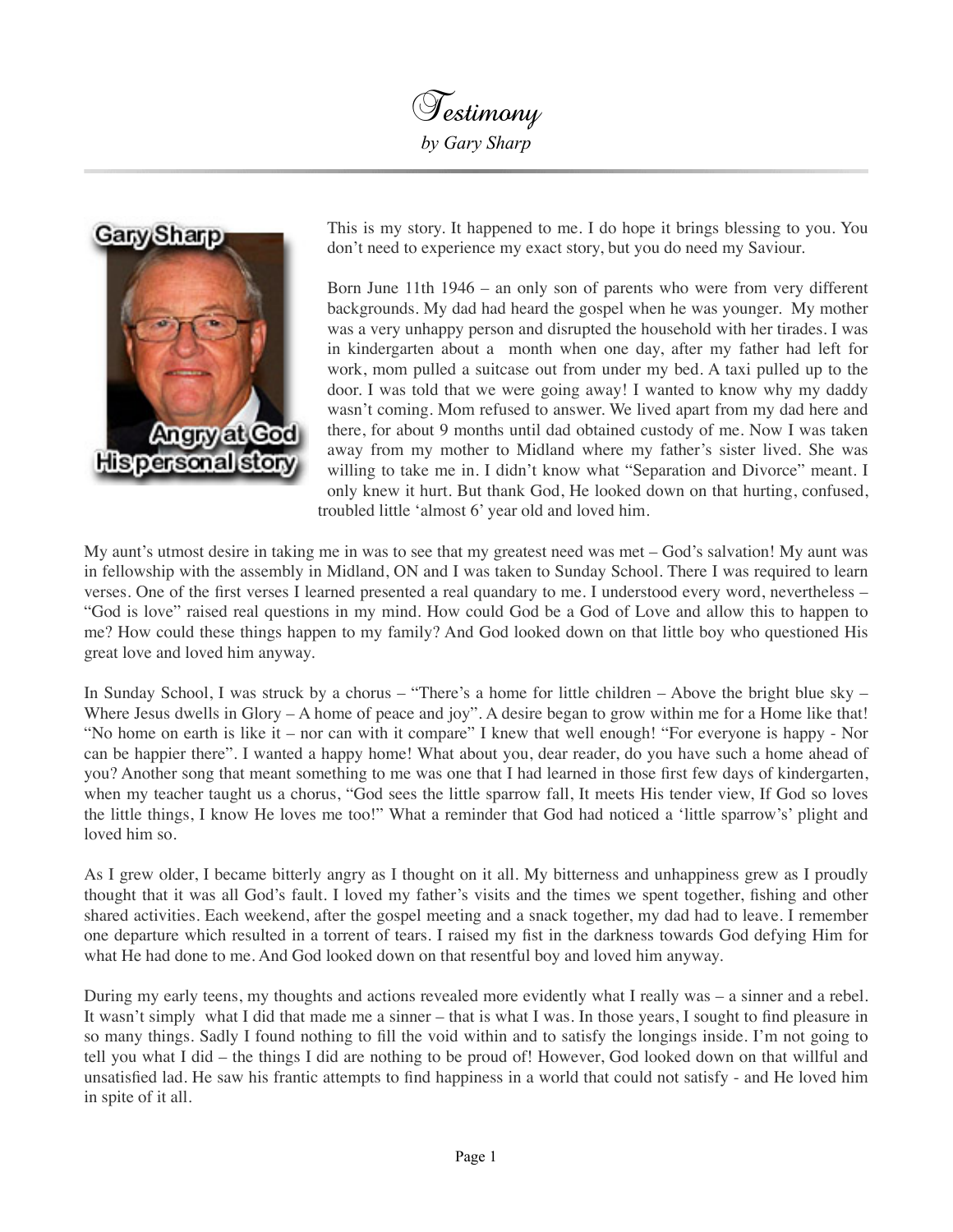There were times of awakening, when I had refused to listen to the message that could bring peace – and God noticed. Such was His love and interest. He would not let me go on as I was. One night, while at my father's home over the Christmas Holidays, I had a dream that was so real. I dreamed that the Lord had come. It was all so very vivid. I woke up shaking. As I lay there awake I realized that if the Lord really had come – I would have been left behind. God was speaking to me, but in spite of such a vivid message, I went on as I was. Thank God – He kept on loving me still!

My aunt found that as I developed and became more obstinate, she could do little with me. She simply turned me over to God. Rest assured, dear reader, that God can handle anyone! In early November 1961 (I was 15-1/2 at the time), I had grown more desperate in my search for pleasure and found it all a great disappointment. One day I went for a walk to think things over. I walked down to the harbour which was past the flour mill and grain elevator by the shore, over the train trestle, and then to the very farthest pier – as far from town as I could get. I was quite alone - or so I thought. My reflections had only reminded me of my emptiness. It was bitterly cold – the water and the sky were stormy and dark. I looked into the deep dark waters and thought "I would gladly throw myself in, if only, all this misery would end." And yet as I stood there thinking – it seemed as though God said, "Gary Sharp, if you died today, you would drop right into Hell." I did not want to go to Hell. As you read this just now – let me ask – do you want to go there? I remember clearly all the details of my walk to that pier, but I do not remember a thing about the way I went home. Why? Because God revealed to me the truth that if I had died that day, I WOULD HAVE DROPPED INTO HELL. God can speak even when we are determined not to listen. The thought of ETERNITY brought terror to my heart. For I knew I was not ready for Eternity. God had been looking down – He knew all my thoughts – and He still loved me so much that He was willing to take unusual measures to speak to my soul.

I have another very vivid memory from those days. One evening as I was going to my room I passed by my aunt's open door.. The shadow on the far wall showed her kneeling form. She was down on her knees praying. I knew within my heart who she was burdened about. Later she told me that she feared that I was determined to go to Hell. Is someone praying for your soul, dear reader? Humble your heart and thank God that someone cares! A Gospel Series started about that time. I attended most meetings but skipped others. One thing I learned is that you cannot run from God! What no one knew was that I had acknowledged within myself that what they were preaching was true even if I didn't like what I was hearing. My outward response told everyone that I could care less! But I read the tracts they gave me! I didn't want God to stop speaking to me. I didn't want to be lost forever. One night after several weeks of meetings, my aunt announced that the preachers were coming for supper. Rudely I replied, "Well, I won't be here". However, for some reason I came home. The preachers spoiled everything. My aunt made one of my favourite meals but it tasted like sawdust. One read from the Bible after supper – it seemed like Psalm 119 – I thought it would never end. Then the other one prayed. Finally I tried to escape to my room, but one doesn't always get away so easily. One of the preachers spoke with me personally. I don't remember a word he said, but what I do remember is that when he laid his hand of my shoulder. This kind gesture made me realize one important fact – this man cares for my soul. The next obvious conclusion came through loud and clear – It's time I begin to care about my soul also! I had always thought that I could be saved anytime I really wanted to. But there I stood wanting it and realizing I was in the dark. I determined that, if there was salvation for Gary Sharp, I would get it that night.

I went to the gospel meeting and I listened as I hadn't done for years. Surely the Lord would speak to me. The first preacher got up and there was nothing. "Surely the second one will have something for me, God must know I want to be saved." But it was the same as with the first and when he was done, I was done too - done fighting – done questioning – and done delaying. Had I waited too long – had God had stopped speaking to me? While they were singing the last hymn – my aunt asked me if I would like to talk to the preachers. I said "Yes!" But "Why?", you say. Because anything is better than going to Hell in your sins. I had discovered what my problem was – it was my self-will and my sin. I didn't care what the others thought as they filed past me. I was going to Hell.

The preachers showed me some verses. The Scriptures revealed what Christ had done. It seemed too simple that HE had died for ME. "Can it be that simple." It was then that a verse came to my mind that I had learned in the